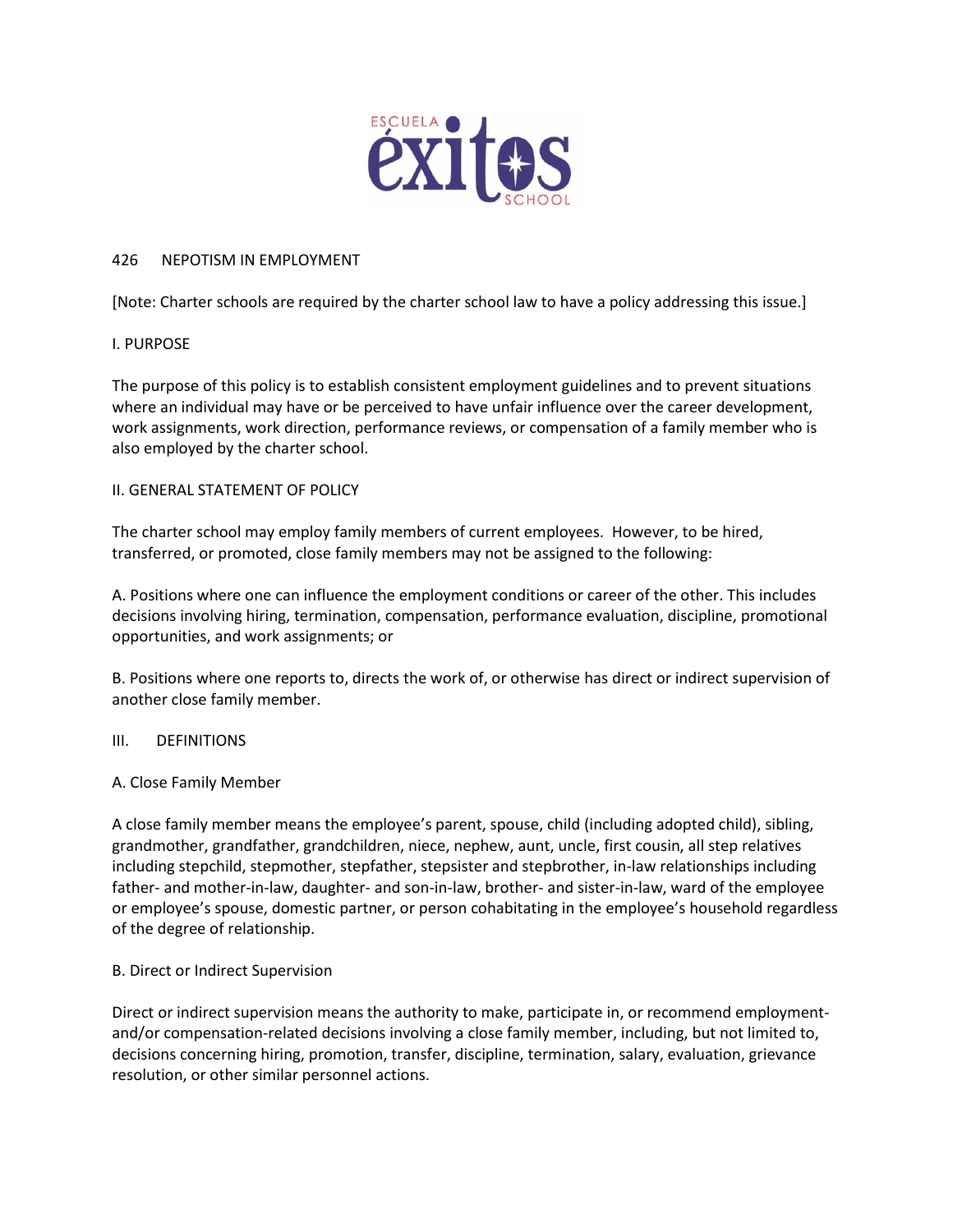#### IV. APPLICATION TO BOARD MEMBERS

Board members are not considered to have direct or indirect supervision except in situations when they are called upon to act specifically on matters of employment status or compensation for an applicant or employee. In such cases, board members shall abstain from the action when a close family member is involved.

#### V. EXCEPTIONS; SPECIAL CIRCUMSTANCES

In exceptional circumstances, a direct or indirect supervision relationship may exist between employees who are close family members. Such circumstances may be necessitated by factors such as the unique qualifications or responsibilities of the individuals involved, the lack of other available appropriate supervisory personnel, or whether the position for which the close family member is being considered is temporary in nature. Any exception must be reviewed and approved in writing by the charter school's chief administrator. Any direct or indirect supervision relationship approved by the chief administrator shall be reported to the board of directors. All employment decisions affecting the subordinate employee, including, but not limited to, selection, hiring, discipline, performance review, compensation, or leave, must be assigned to other supervisory personnel or, if no other supervisory personnel exist, to the charter school's board of directors. Exceptions involving the charter school's chief administrator and a close family member of the chief administrator shall be approved in writing by the charter school's board of directors.

# VI. ADDRESSING EXISTING CONFLICTS AND CHANGES IN RELATIONSHIP BETWEEN EMPLOYEES

Any charter school employee involved in a direct or indirect supervision relationship with a close family member that existed prior to the original approval date of this policy or that arises after the adoption of this policy shall promptly notify the charter school's chief administrator of such relationship. The chief administrator shall make suitable arrangements for the transfer of one of the employees, assignment of a different supervisor, or a determination that an exception is necessary under Section V. of this policy. Any direct or indirect supervision relationship approved by the chief administrator under Section V. shall be reported to the board of directors. The chief administrator shall promptly notify the charter school's board of directors of any direct or indirect supervision relationship which arises concerning a close family member of the chief administrator. All such direct or indirect supervision relationships involving the chief administrator shall be resolved by the board of directors in accordance with this policy.

# VII. COMPLIANCE WITH EQUAL OPPORTUNITY AND DISCRIMINATION LAWS

Nothing in this policy shall be construed as discouraging the employment of close family members for positions that do not involve direct or indirect supervision. Nothing in this policy shall be construed to otherwise limit the employment opportunities of any person employed by the charter school.

| Legal References: | Minn. Stat. § 124E.07, Subd. 6 (Charter Schools)              |
|-------------------|---------------------------------------------------------------|
|                   | Minn. Stat. Ch. 363A (Minnesota Human Rights Act)             |
|                   | 42 U.S.C. § 2000e et seg. (Title VII of the Civil Rights Act) |